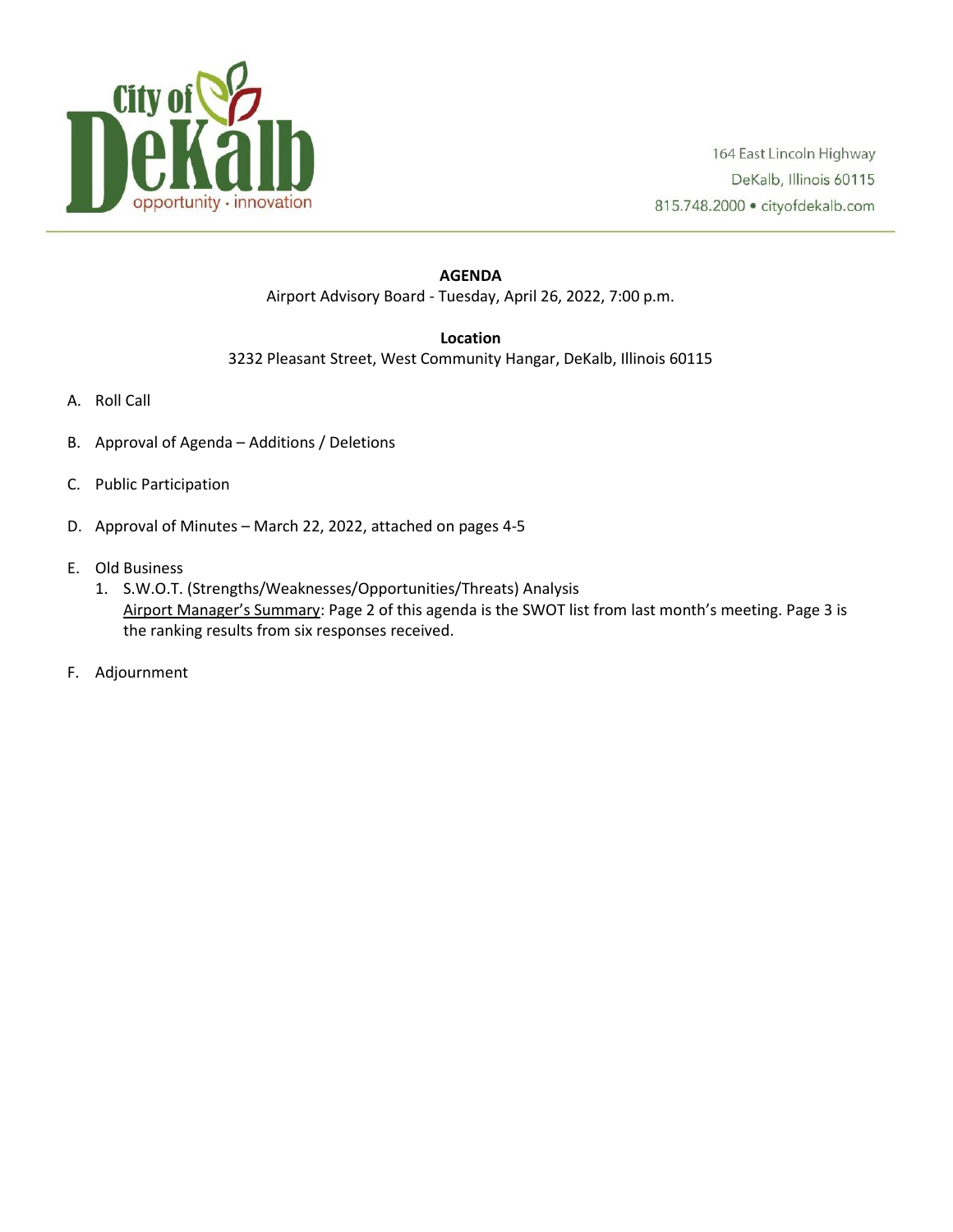## **AIRPORT ADVISORY BOARD** S.W.O.T. WHITEBOARD NOTES **MARCH 22, 2022**

# **STRENGTHS**

| · Two Fuels Available - JetA, 100LL                                  |
|----------------------------------------------------------------------|
| • Competitive Fuel Prices                                            |
| • Flight Training                                                    |
| • Competitive Lease Rates                                            |
| - Community Visibility - Peace Rd., Pleasant St.                     |
| . High Traffic - Peace Rd., Pleasant St.                             |
| • Updated FBO                                                        |
| • Tenants                                                            |
| • No Control Tower                                                   |
| • IDOT/FAA Support                                                   |
| • Legislative Support                                                |
| • KEC Program                                                        |
| - Consistent Social Media Presence                                   |
|                                                                      |
| <b>WEAKNESSES</b>                                                    |
| - Lack of Signage - Businesses, Hangars,                             |
| County Farm Rd.                                                      |
| • Budget Funding Lacking Economic Drive<br>- Limited Vehicle Parking |
| · Aged Airport Maintenance, Ground                                   |
| Service Equipment<br>• No Restaurant / Skydiving                     |
|                                                                      |
| <b>OPPORTUNITIES</b>                                                 |
| • TDR Drone / Roger Keys                                             |
| • Selling Simulator Time                                             |
| • Public School Education                                            |
| • Turf Available                                                     |
| • Courtesy Cars / Zip                                                |
| • EV Charging                                                        |
| • LaLa's Bagels                                                      |
| • Opportunity Unbound - DCEDC                                        |
| · Social Media                                                       |
| • OSH - Camping, Pit Stop                                            |
|                                                                      |
| · Alternative Fuels - Swift, Unleaded<br>• Air Park                  |
|                                                                      |

| <b>INNEAIS</b>                                            |                                                                        |
|-----------------------------------------------------------|------------------------------------------------------------------------|
| • Cortland                                                | • Funding                                                              |
| • Tenant Engagement                                       | • Rochelle (RPJ)                                                       |
| - Peace Road / Pleasant Street Conditions<br>- Leaded Gas | • Not Contiguous Land/Zoning - Frontier,<br>North of 2200 Pleasant St. |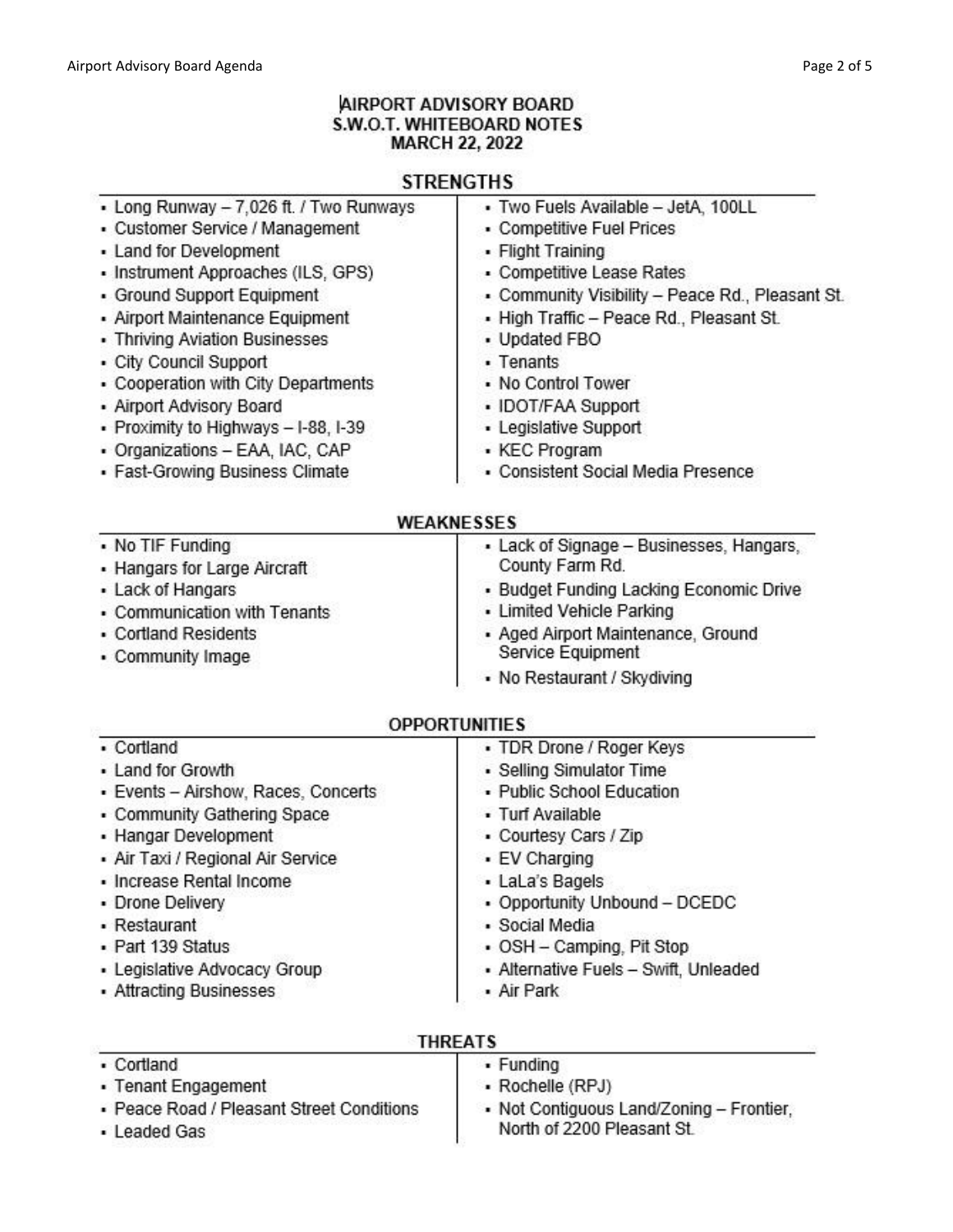# **AIRPORT ADVISORY BOARD** S.W.O.T. WHITEBOARD NOTES **Rankings**

| Short term                                                                                                                                                                                                                                                                                                                                                                                               | WEAKNESSES<br>Long term                                                                                                                                                                                                                                                                                                                                                                                                                                  |
|----------------------------------------------------------------------------------------------------------------------------------------------------------------------------------------------------------------------------------------------------------------------------------------------------------------------------------------------------------------------------------------------------------|----------------------------------------------------------------------------------------------------------------------------------------------------------------------------------------------------------------------------------------------------------------------------------------------------------------------------------------------------------------------------------------------------------------------------------------------------------|
| Communication with Tenants - 6<br>Community Image - 5<br>Lack of Signage - Businesses, Hangars,<br>County Farm Rd - 5<br>Aged Airport Maintenance, Ground Service<br>٠<br>Equipment - 5<br>Cortland Residents - 5<br>Lack of Hangars - 1<br>Short term<br>· Increase Rental Income - 6<br>• Opportunity Unbound - DCEDC - 5 (L2)<br>· Social Media - 5<br>• OSH - Camping, Pit Stop - 4<br>$-Air Park-4$ | Lack of Hangars - 5<br>۰<br>Hangars for Large Aircraft - 5<br>Aged Airport Maintenance, Ground Service<br>Equipment $-4$<br>No Restaurant / Skydiving - 3<br>Cortland Residents - 1<br>• Limited Vehicle Parking - 1<br>No TIF Funding - 1<br><b>OPPORTUNITIES</b><br>Long term<br>• Hangar Development-5<br>$\blacksquare$ Restaurant - 5<br>• Part 139 Status $-5$<br>• Alternative Fuels-Swift, Unleaded - 4<br>• Legislative Advocacy Group - 3 (S2) |
| • Courtesy Cars / Zip - 3<br>• TDR Drone / Roger Keys - 3<br>• Events-Airshow, Races, Concerts - 3<br>• Selling Simulator Time - 2<br>• LaLa's Bagels-2<br>• Turf Available - 2 (L1)<br>• Land for Growth - 1<br>• Attracting Businesses - 1 (L1)<br>· Public School Education - 1 (L1)<br>$\cdot$ Cortland $-1$                                                                                         | · Events-Airshow, Races, Concerts - 3<br>$\cdot$ EV Charging $-2$<br>• Air Taxi / Regional Air Service - 2<br>• Drone Delivery - 2<br>• Community Gathering Space - 1<br>• Attracting Businesses - 1 (S1)<br>· Public School Education - 1 (S1)                                                                                                                                                                                                          |
| Short term                                                                                                                                                                                                                                                                                                                                                                                               | Long term<br><b>THREATS</b>                                                                                                                                                                                                                                                                                                                                                                                                                              |
| • Tenant Engagement - 4 (L1)<br>- Peace Rd / Pleasant St Conditions - 3 (L1)<br>$\text{-}$ Cortland $-2$ (L1)<br>• Rochelle $(RPI) - 1$<br>• Funding $-1$ (L1)                                                                                                                                                                                                                                           | • Not Contiguous Land/Zoning - Frontier, North<br>of 2200 Pleasant St. - 3 (S1)<br>• Funding $-1$ (S1)                                                                                                                                                                                                                                                                                                                                                   |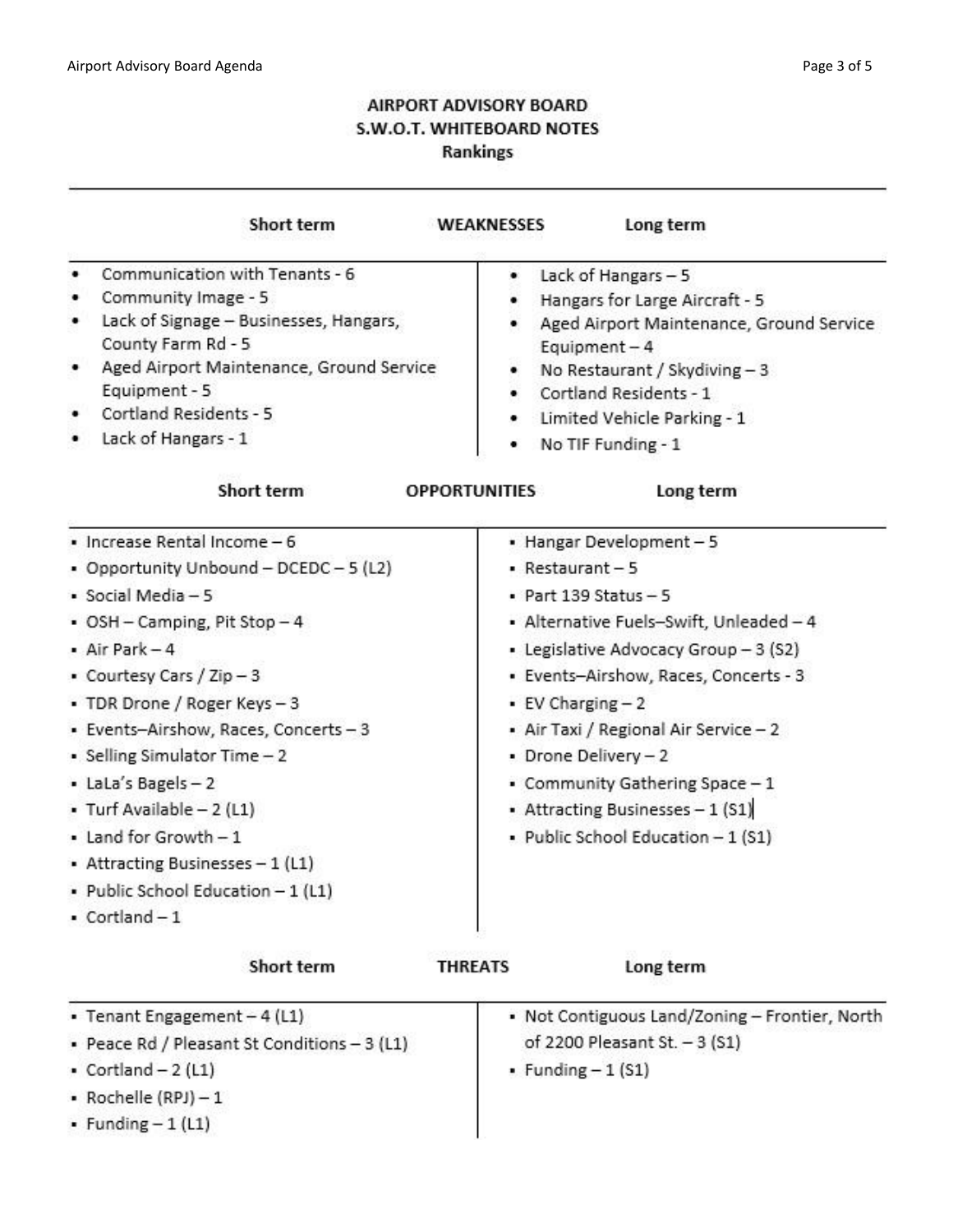

Airport Advisory Board

The Airport Advisory Board of the City of DeKalb, Illinois, held a Regular meeting on March 22, 2021, at the DeKalb Taylor Municipal Airport, 3232 Pleasant Street, DeKalb, Illinois, in the West Community Hangar.

Chair Robert Owens called the meeting to order at 7:00 p.m.

A. Roll Call

Chair Robert Owens called the roll and the following members of the Airport Advisory Board were present: Paul Borek, Scott Carlson, Robert Owens/Chair, Bernard Pupino/Vice Chair, James Rhoades. Richard Dowen and Matt Duffy were absent. Also present were Mayor Cohen Barnes, City Council Liaison Tony Faivre, City Manager Bill Nicklas, and Airport Manager Renee Riani, along with guests: City Council member Scott McAdams, Eric Dienst/Rev'd Up Motorsports, Jeffrey Kohlert/Fly America, and Bruce Griffith/KEC Aviation Program.

B. Approval of Agenda

James Rhoades moved to approve the agenda; seconded by Bernard Pupino. Motion passed by a majority voice vote of those present.

- C. Public Participation None
- D. Approval of Minutes February 22, 2022 Bernard Pupino moved to approve the minutes of February 22, 2022, meeting; seconded by Paul Borek. Motion passed by a majority voice vote of those present.
- E. Old Business
	- **1. SASOs Review**

No questions or discussion.

- F. New Business
	- **2. Workshop Session: Airport Development Direction in the Next Five Years**

S.W.O.T. (Strengths/Weaknesses/Opportunities/Threats) Analysis. City Manager Nicklas and Mayor Barnes led a session on bringing forward ideas appropriate to each of the four categories, as listed on following page. At the culmination, the next step will be for members to review prior to next month's meeting on Tue., Apr. 26, at which time conversation will continue to identify priorities and hone efforts for establishing direction toward achievable goals and Legacy developments.

G. Adjournment

Bernard Pupino moved to adjourn the meeting; seconded by James Rhoades. Motion passed by a majority voice vote of those present. Chair Owens adjourned the meeting at 8:21 p.m.

Respectfully submitted:

Renee Riani, Airport Manager